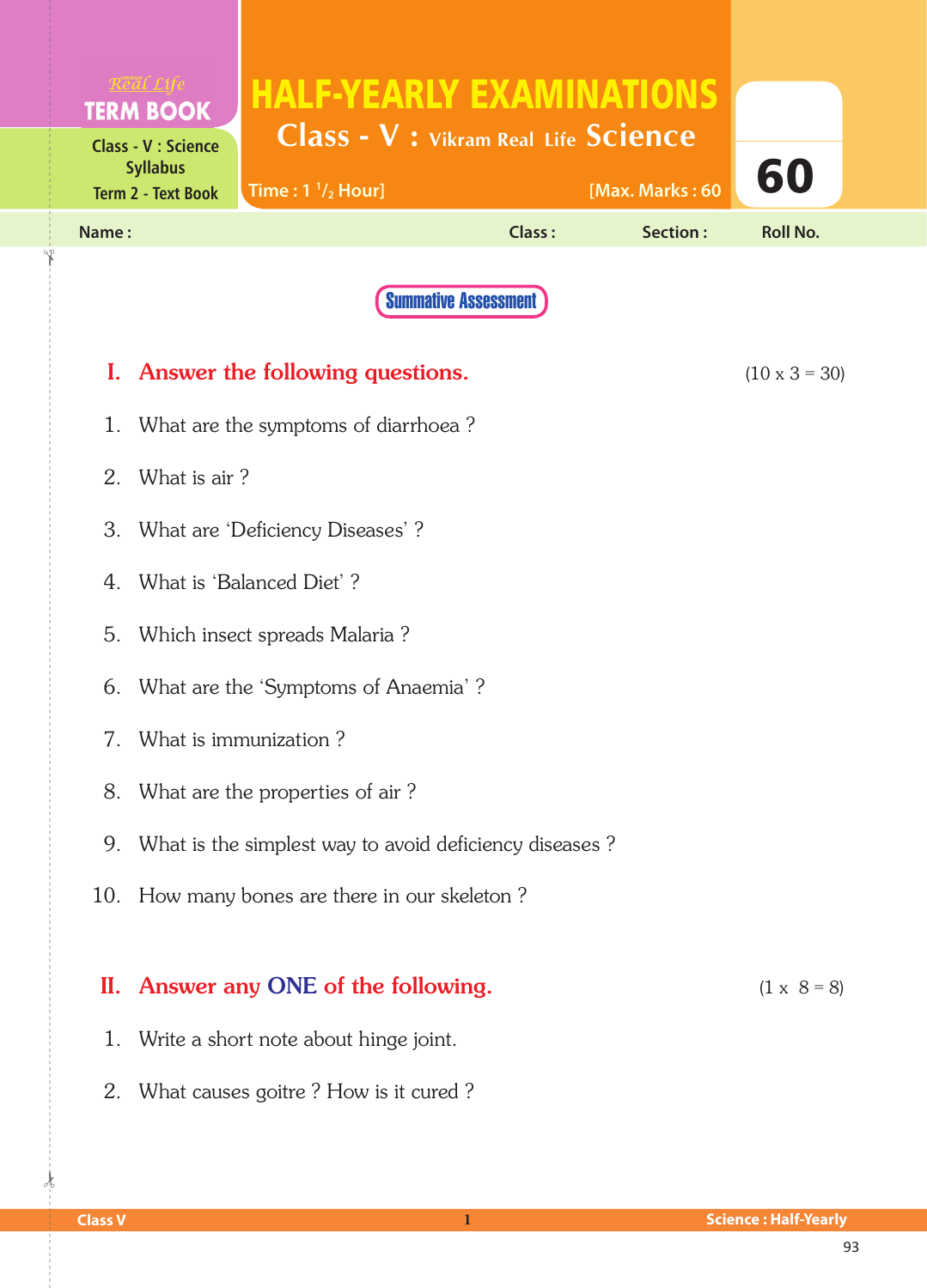#### III. Answer any ONE of the following.  $(1 \times 8 = 8)$

- 1. What are the diseases spread through when infected by the bites of insects ?
- 2. How are the Heart and Lungs protected ?

## IV. Answer any ONE of the following.  $(1 \times 8 = 8)$

- 1. What are movable and immovable joints ? Give examples.
- 2. How does air get polluted ?

### V. Answer any ONE of the following.  $(1 \times 6 = 6)$

- 1. Draw the diagram of brain.
- 2. Draw the diagram of syringe.

✫ ✫ ✫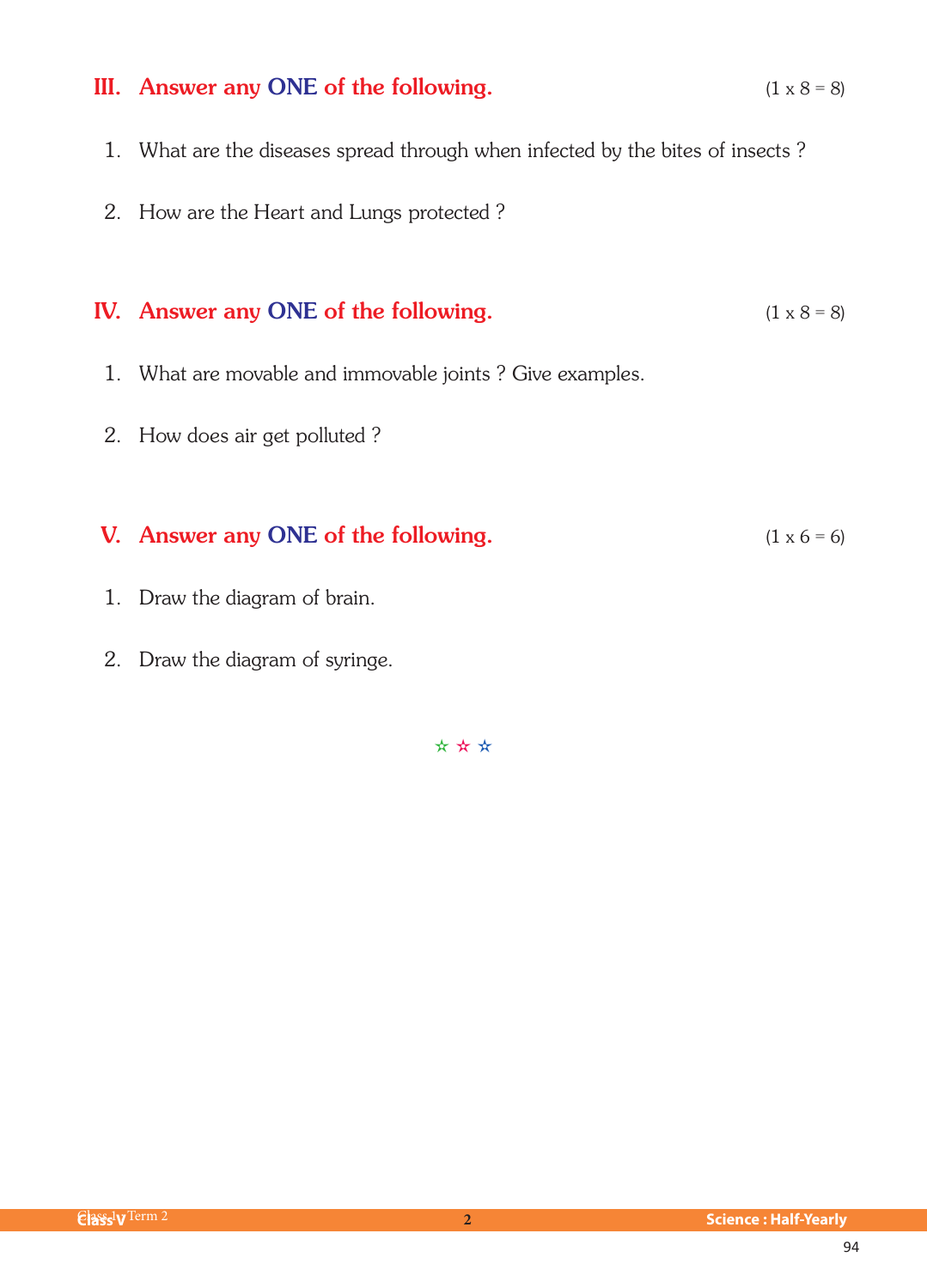|                                                                            |                                             | <b>HALF-YEARLY EXAMINATIONS</b>                                           |  |                   |                      |  |
|----------------------------------------------------------------------------|---------------------------------------------|---------------------------------------------------------------------------|--|-------------------|----------------------|--|
| <b>TERM BOOK</b>                                                           |                                             | <b>Class - V : Vikram Real Life Science</b>                               |  |                   |                      |  |
| <b>Class - V : Science</b><br><b>Syllabus</b><br><b>Term 2 - Text Book</b> | Time: 1 Hour]                               |                                                                           |  | [Max. Marks: 40   | 40                   |  |
| Name:                                                                      |                                             |                                                                           |  | Section:          | <b>Roll No.</b>      |  |
|                                                                            |                                             | <b>Class:</b>                                                             |  |                   |                      |  |
|                                                                            |                                             | <b>Formative Assessment</b>                                               |  |                   |                      |  |
| I.                                                                         |                                             | Choose the correct answer and write its letter in the brackets.           |  |                   | $(10 \times 1 = 10)$ |  |
|                                                                            |                                             | 1. Which one of the following gives protection to the brain?              |  |                   |                      |  |
| a) Ribcage                                                                 |                                             | b) Skull                                                                  |  | c) knee cap       |                      |  |
|                                                                            | 2. Ball and Socket joint is present in      |                                                                           |  |                   |                      |  |
| a) Wrist                                                                   |                                             | b) Ankle                                                                  |  | c) Shoulder joint |                      |  |
| This disease has no cure<br>$\mathcal{B}^-$                                |                                             |                                                                           |  |                   |                      |  |
| a) Cholera                                                                 | b)                                          | Tuberculosis                                                              |  | c) AIDS           |                      |  |
|                                                                            | 4. Deficiency of Calcium leads to           |                                                                           |  |                   |                      |  |
| a) Anaemia                                                                 | b)                                          | Dehydration                                                               |  | c) Brittle bones  |                      |  |
|                                                                            | 5. Vitamin B deficiency leads to            |                                                                           |  |                   |                      |  |
|                                                                            | a) Night - blindness                        | b) Beriberi                                                               |  | c) Anaemia        |                      |  |
|                                                                            | 6. Malaria is spread by                     |                                                                           |  |                   |                      |  |
|                                                                            | a) Mouse<br>Fly<br>b)<br>c) Mosquito        |                                                                           |  |                   |                      |  |
|                                                                            | 7. B.C.G. vaccine is given to prevent       |                                                                           |  |                   |                      |  |
|                                                                            |                                             | a) Typhoid b) Cholera                                                     |  | c) Tuberculosis   |                      |  |
|                                                                            | 8. The active component of air is           |                                                                           |  |                   |                      |  |
| a) Oxygen                                                                  |                                             | b) Carbon dioxide c) Nitrogen                                             |  |                   |                      |  |
|                                                                            | 9. The number of bones in the skull are     |                                                                           |  |                   |                      |  |
| a) 22                                                                      |                                             | b) $24$                                                                   |  | c) $26$           |                      |  |
|                                                                            | a)Thermometer                               | 10. The instrument used to measure air pressure is called<br>b) Barometer |  | c) Goniometer     |                      |  |
|                                                                            |                                             |                                                                           |  |                   |                      |  |
|                                                                            | II. Fill in the blanks with suitable words. |                                                                           |  |                   | $(10 \times 1 = 10)$ |  |
|                                                                            |                                             |                                                                           |  |                   |                      |  |
|                                                                            |                                             |                                                                           |  |                   |                      |  |
| 3.                                                                         | are extremely small germs.                  |                                                                           |  |                   |                      |  |
| 4.                                                                         |                                             | is caused due to the deficiency of iodine.                                |  |                   |                      |  |

 $\frac{1}{2}$ 

✁